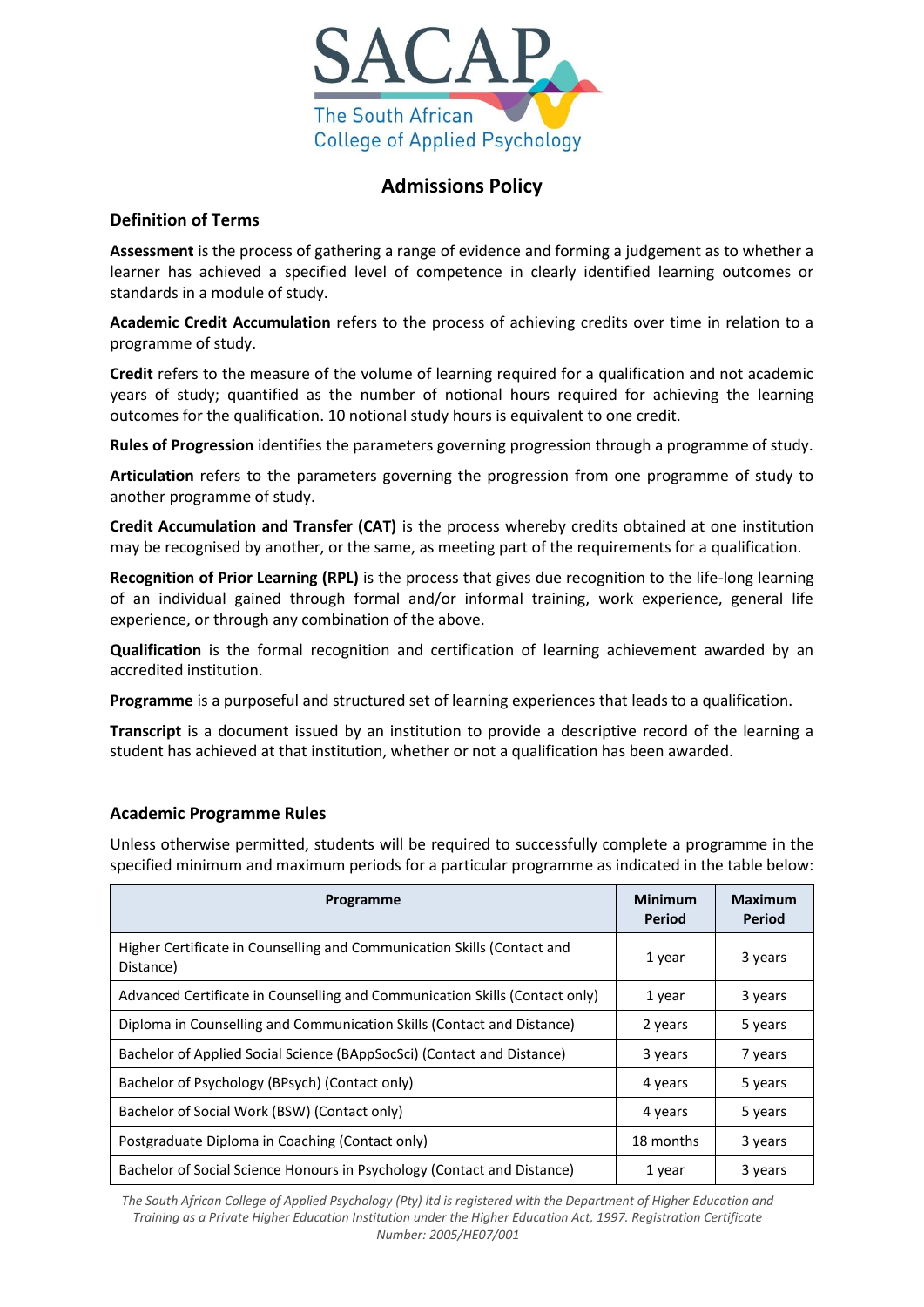| Bachelor of Social Science Honours in Human Resource Management<br>(Contact and Distance) | 1 year  | 3 years |
|-------------------------------------------------------------------------------------------|---------|---------|
| Master of Social Science in Community Mental Health Promotion (Contact<br>only)           | 2 years | 4 years |

## **Admission**

The admissions process for all qualifications starts with an applicant meeting the entry requirements for the qualification concerned.

The minimum entry requirements for each of SACAP qualifications have been set in accordance with the HEQSF (CHE, 2013), the Higher Education Act for Minimum Entrance Requirements (Government Gazette No. 32743, 2009), and the Amendment to the Higher Education Act for Minimum Entrance Requirements (Government Gazette No. 42068, 2018), and are as follows:

## **Higher Certificate in Counselling and Communication Skills / Human Resource Management / Business Management (NQF 5)**

Minimum Entrance Requirements:

 A National Senior Certificate or National Certificate (Vocational) with a minimum of 45% in English, or equivalent school-leaving qualification.

Or

 A Senior Certificate (pre-2008) with a minimum overall D-aggregate (50%) with a minimum of 45% in English, or an equivalent school leaving certificate.

Or

 Applicants 24 years of age and older who do not meet the above requirements should provide a portfolio of evidence demonstrating formal, informal, and non-formal knowledge, training, work experience, and/or learning equivalent to a National Senior Certificate (NQF level 4) to support admission into the programme on the basis of Recognition of Prior Learning (RPL).

### **Advanced Certificate in Counselling and Communication Skills (NQF 6)**

Minimum Entrance Requirements:

A Higher Certificate or equivalent NQF level 5 qualification in an appropriate field of study.

Or

 Applicants 24 years of age and older who do not meet the above requirements should provide a portfolio of evidence demonstrating formal, informal, and non-formal knowledge, training, work experience, and/or learning equivalent to an NQF level 5 qualification to support admission into the programme on the basis of Recognition of Prior Learning (RPL).

### **Diploma in Counselling and Communication Skills (NQF 6)**

Minimum Entrance Requirements:

 A National Senior Certificate or National Certificate (Vocational) with a minimum of 45% in English coupled with an achievement rating of 3 (Moderate Achievement, 40-49%) or better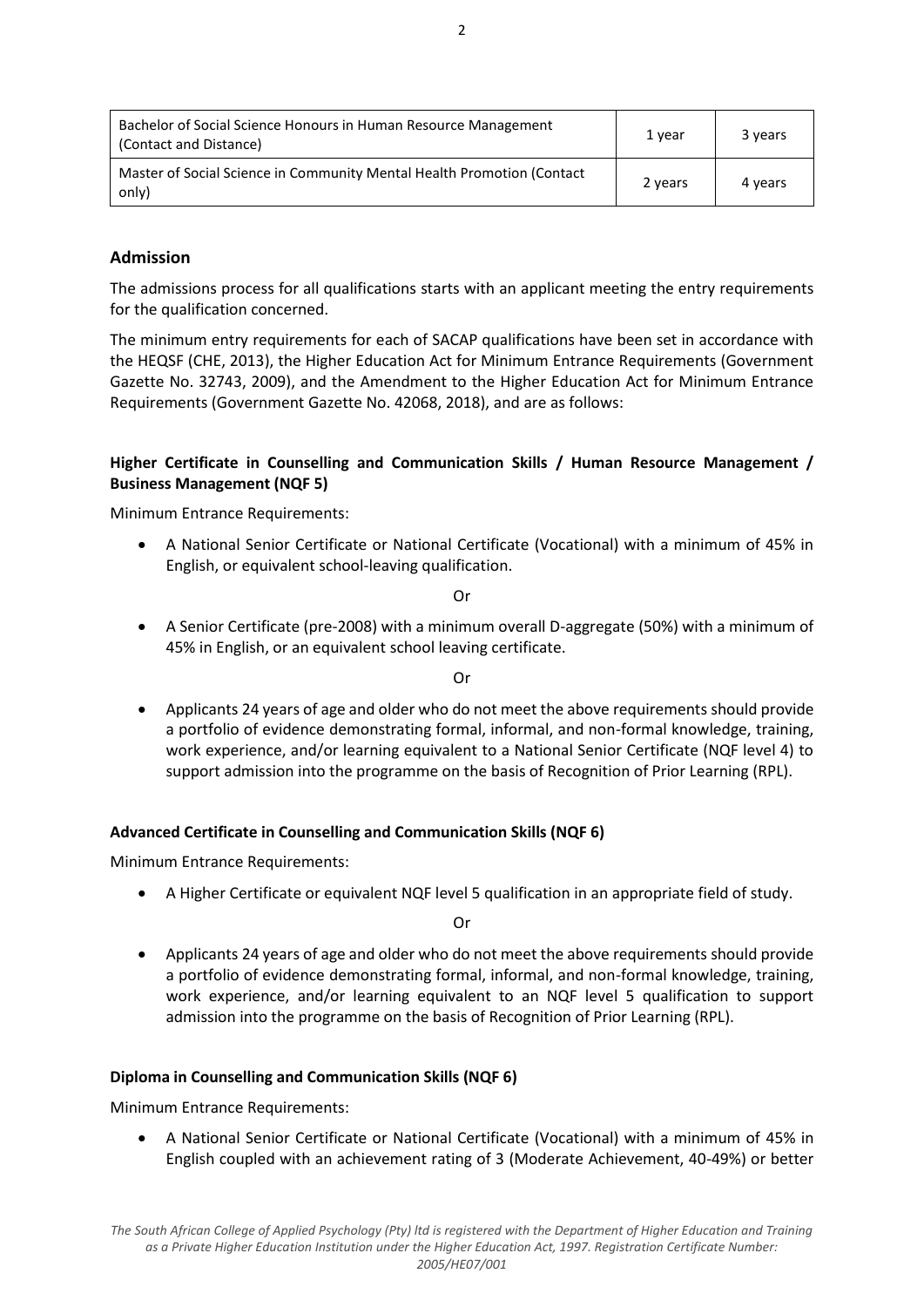in four designated subjects (including Life Orientation), or equivalent school-leaving qualification.

Or

 A Senior Certificate (pre-2008) with a minimum overall D-aggregate (50%) with English passed at Standard Grade or better, or an equivalent school-leaving certificate.

Or

 A Higher Certificate (NQF level 5), a SAQA verified equivalent qualification, or Advanced Certificate in a cognate field.

Or

 Applicants 24 years of age and older who do not meet the above requirements should provide a portfolio of evidence demonstrating formal, informal, and non-formal knowledge, training, work experience, and/or learning equivalent to a National Senior Certificate (NQF level 4) to support admission into the programme on the basis of Recognition of Prior Learning (RPL).

### **Bachelor of Applied Social Science (BAppSocSci) (NQF 7)**

Minimum Entrance Requirements:

 A National Senior Certificate or National Certificate (Vocational) with an achievement rating of 4 (Adequate Achievement 50-59%) or better in four designated subjects (including Life Orientation).

Or

 A Senior Certificate (pre-2008) with Endorsement with English passed at Standard Grade or better, or an equivalent school-leaving certificate.

Or

 A Higher Certificate (NQF level 5), SAQA verified equivalent qualification, Advanced Certificate, or Diploma in a cognate field.

Or

 Applicants 24 years of age and older who do not meet the above requirements should provide a portfolio of evidence demonstrating formal, informal, and non-formal knowledge, training, work experience, and/or learning equivalent to a National Senior Certificate (NQF level 4) to support admission into the programme on the basis of Recognition of Prior Learning (RPL).

### **Bachelor of Psychology (BPsych) (NQF 8)**

This is a four-year professional programme that is registered with the Health Professions Council of South Africa (HPCSA), and as such all applicants are required to undergo a screening and selection process which includes a selection interview in addition to meeting the minimum entrance requirements. Acceptance into this programme is limited to maximum 20 students per approved campus per academic year.

Minimum Entrance Requirements:

 A National Senior Certificate or National Certificate (Vocational) with an achievement rating of 4 (Adequate Achievement 50-59%) or better in 6 designated subjects including Mathematics/Mathematical Literacy and English.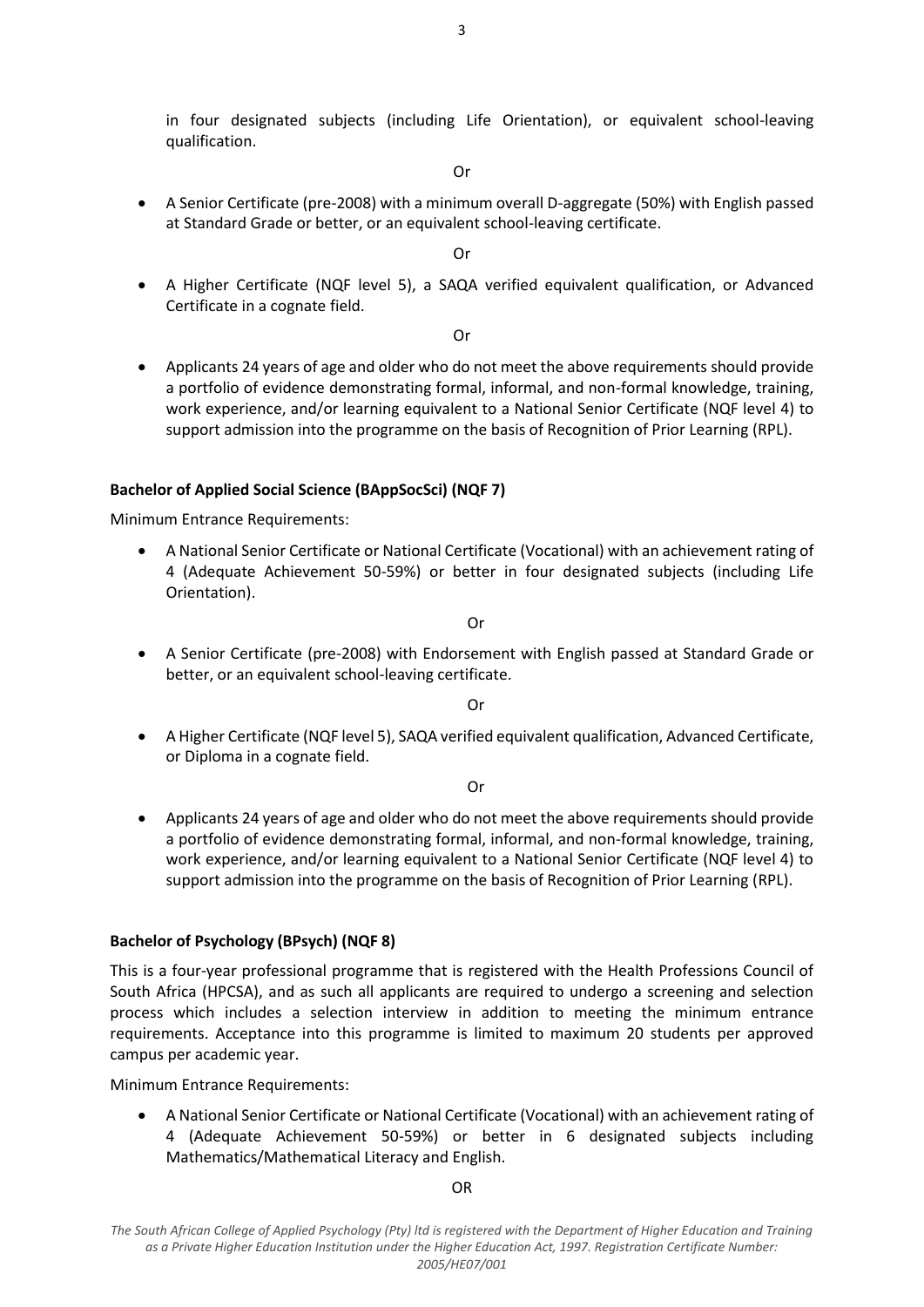- 4
- Senior Certificate (Pre-2008) with Endorsement, with English and Mathematics/Maths Literacy passed at Standard Grade or better, or an equivalent school-leaving certificate.

OR

 A Higher Certificate (NQF level 5), a SAQA verified equivalent qualification, Advanced Certificate, or Diploma in a cognate field.

OR

 Applicants 24 years of age and older who do not meet the above requirements should provide a portfolio of evidence demonstrating formal, informal, and non-formal knowledge, training, work experience, and/or learning equivalent to a National Senior Certificate (NQF level 4) to support admission into the programme on the basis of Recognition of Prior Learning (RPL).

### *Please Note:*

As this is a South African registered professional programme, preference will be given to South African citizens wishing to apply for this programme.

Foreign nationals wishing to apply for this programme will need a valid and specific study visa for the full duration of the programme, and will be required to liaise with the HPCSA in order to learn of any particular requirements, including obtaining a valid working visa, in order to register and practice as a Registered Counsellor in South Africa.

#### **Bachelor of Social Work**

This is a four-year professional programme that is registered with the South African Council for Social Service Professions (SACSSP), and as such all applicants are required to undergo a screening and selection process which includes a selection interview in addition to meeting the minimum entrance requirements. Acceptance into this programme is limited to maximum 20 students per campus per academic year.

Minimum Entrance Requirements:

 A National Senior Certificate, or the National Certificate (Vocational) or equivalent with appropriate subject combinations and levels of achievement as follows: an achievement rating of Level 4 (Adequate Achievement, 50 - 59%) or better in six designated subjects, as well as English with an achievement rating of Level 4 (Adequate Achievement, 50 – 59%).

OR

 A Senior Certificate (Pre-2008) with Endorsement, with English and Mathematics/Maths Literacy passed at Standard Grade or better, or an equivalent school-leaving certificate.

OR

 A Higher Certificate (NQF level 5), a SAQA verified equivalent qualification, Advanced Certificate, or Diploma in a cognate field.

OR

 Applicants 24 years of age and older who do not meet the above requirements should provide a portfolio of evidence demonstrating formal, informal, and non-formal knowledge, training, work experience, and/or learning equivalent to a National Senior Certificate (NQF level 4) to support admission into the programme on the basis of Recognition of Prior Learning (RPL).

### *Please Note:*

As this is a South African registered professional programme, preference will be given to South African citizens wishing to apply for this programme.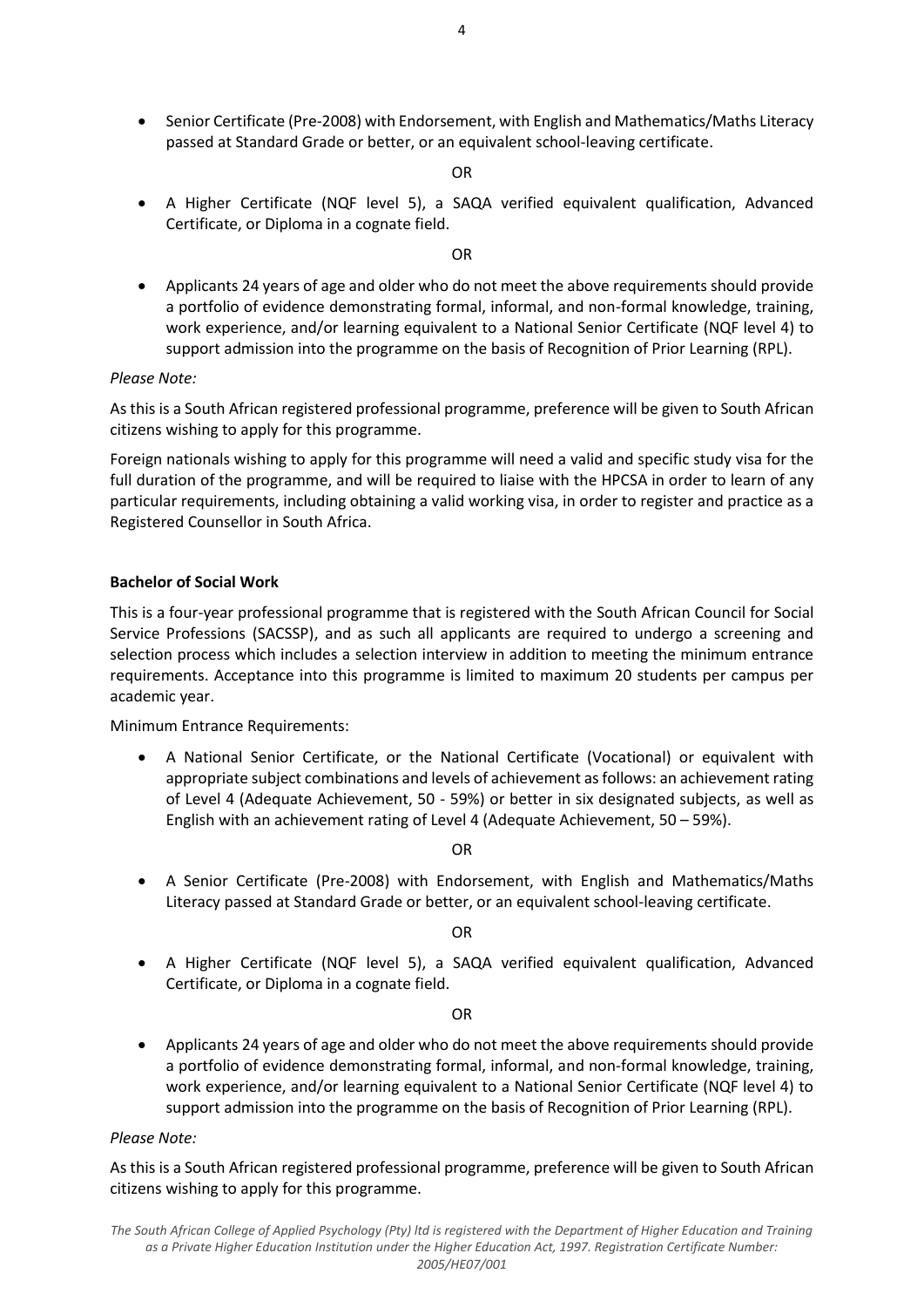Foreign nationals wishing to apply for this programme will need a valid and specific study visa for the full duration of the programme, and will be required to liaise with the SACSSP in order to learn of any particular requirements, including obtaining a valid working visa, in order to register and practice as a registered Social Worker in South Africa.

## **Postgraduate Diploma in Coaching (PGDC) (NQF 8)**

All applicants are required to undergo a screening and selection process which includes a selection interview in addition to meeting the minimum entrance requirements. Acceptance into this programme is, therefore, not automatic.

Minimum Entrance Requirements:

 An appropriate Bachelor's degree (NQF level 7) or appropriate Advanced Diploma, or SAQA verified equivalent qualification. 5 years of post-qualification life and/or work experience is an advantage.

Or

 Applicants 24 years of age and older who do not meet the above requirements should provide a portfolio of evidence demonstrating formal, informal, and non-formal knowledge, training, work experience, and/or learning in a cognate field of study equivalent to an NQF level 7 qualification to support admission into the programme on the basis of Recognition of Prior Learning (RPL).

## **Bachelor of Social Science Honours in Psychology (NQF 8)**

All applicants for this programme are required to undergo a screening and selection process.

Minimum Entrance Requirements:

 A minimum of an appropriate Bachelor's Degree (NQF level 7) or appropriate Advanced Diploma with a psychology major, having achieved a grade point average (GPA) of 65% and/or above in all psychology subjects undertaken in the final year (exit level) of study.

Or

 Applicants 24 years of age and older who do not meet the above requirements should provide a portfolio of evidence demonstrating formal, informal, and non-formal knowledge, training, work experience, and/or learning in a cognate field of study equivalent to an NQF level 7 qualification to support admission into the programme on the basis of Recognition of Prior Learning (RPL).

*Bachelor of Social Science Honours in Psychology [BPsych Equivalent Programme]:* The same minimum entrance requirements apply to applicants for this programme, however, as per the Health Professions Council of South Africa's requirements, the maximum number of applicants accepted into this programme is limited to 15 students per approved campus, i.e. Cape Town, Johannesburg, and Pretoria campuses.

As this is a South African registered professional programme, preference will be given to South African citizens wishing to apply for this programme.

Foreign nationals wishing to apply for this programme will need a valid and specific study visa for the full duration of the programme, and will be required to liaise with the HPCSA in order to learn of any particular requirements, including obtaining a valid working visa, in order to register and practice as a Registered Counsellor in South Africa.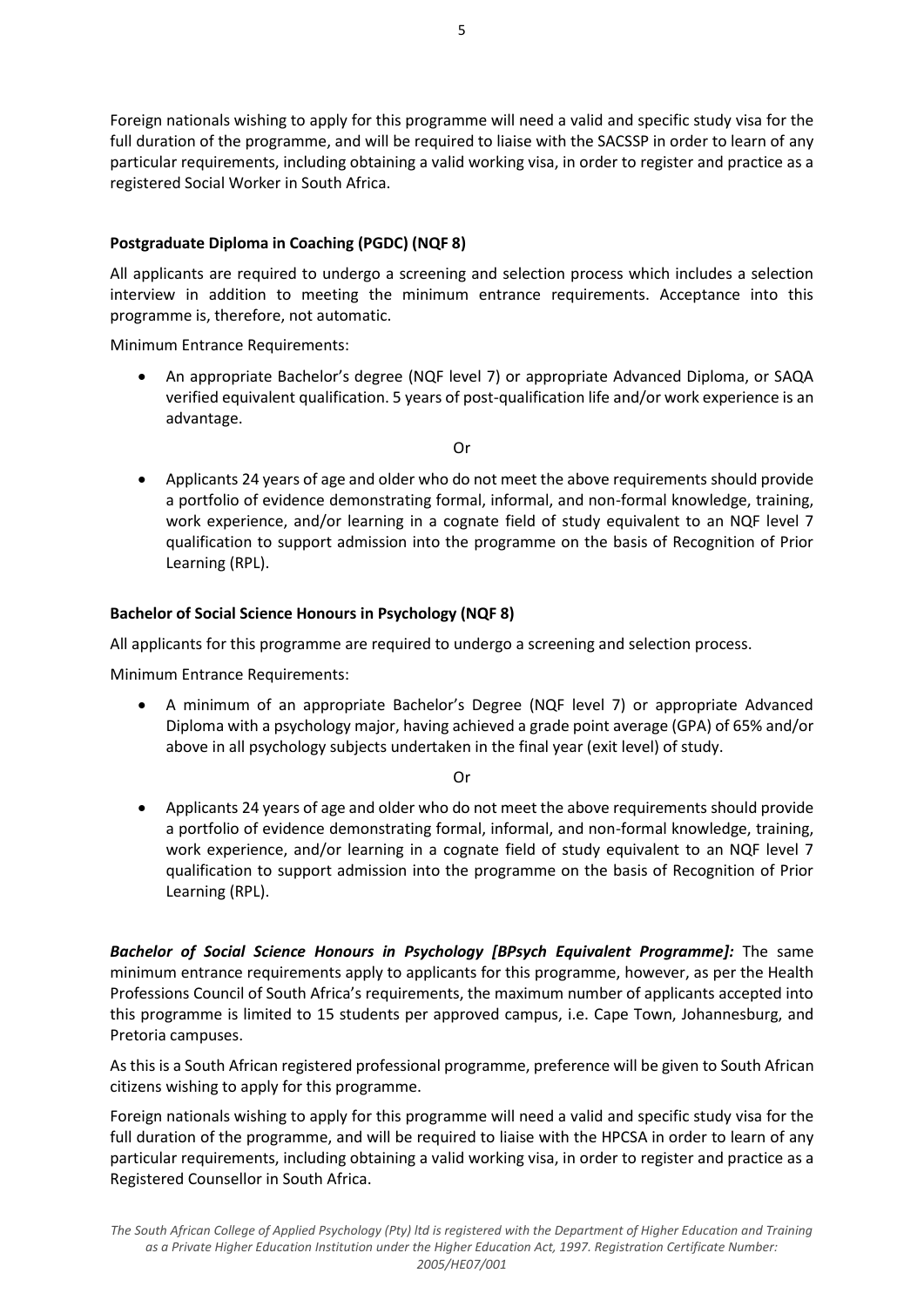## **Bachelor of Social Science Honours in Human Resource Management (NQF 8)**

All applicants for this programme are required to undergo a screening and selection process.

Minimum Entrance Requirements:

 A minimum of an undergraduate degree with a human resource management, industrial psychology, or organisational psychology major (NQF 7), having achieved a grade point average (GPA) of 65% and/or above in all human resource management-related subjects undertaken in the final year (exit level) of study.

Or

 Applicants 24 years of age and older who do not meet the above requirements should provide a portfolio of evidence demonstrating formal, informal, and non-formal knowledge, training, work experience, and/or learning in a cognate field of study equivalent to an NQF level 7 qualification to support admission into the programme on the basis of Recognition of Prior Learning (RPL).

### **Master of Social Science Honours in Community Mental Health Promotion (NQF 9)**

All applicants for this programme are required to undergo a screening and selection process. Acceptance into this programme is limited to a maximum of 20 students per campus per academic year.

Minimum Entrance Requirements:

 A relevant Bachelor Honours Degree (NQF level 8), relevant Postgraduate Diploma, or SAQA verified equivalent qualification in a recognised cognate field with a grade point average (GPA) of 65% or above.

Or

 Applicants 24 years of age and older who do not meet the above requirements should provide a portfolio of evidence demonstrating either by examination, research experience, publication, considerable relevant work experience in the field, or a record of appropriate training and/or development, that they have reached a level in the subject or a cognate subject, that is equivalent to the learning outcomes of an Honours Bachelor's degree/NQF 8 qualification. RPL applications for this programme are only considered for admission into the programme and not for advanced standing or module exemption.

### **Foreign Student and Foreign Qualification Admission Requirements**

In accordance with South African law, non-South African citizens must have a valid study permit in order to be admitted into any qualification.

The study permit/visa must be valid in terms of both the time-period for the full duration of study, as well as the name of the learning institution.

Furthermore, foreign applicants must have their highest qualification assessed, verified and certified by the South African Qualifications Authority (SAQA) for minimum entrance requirement comparison before they can be considered for admission into a SACAP qualification.

### **Registration with South African Professional Bodies:**

South African registered Professional Bodies may impose restrictions on foreign nationals wishing to practice within a registered profession in South Africa. As such, after completing their professional